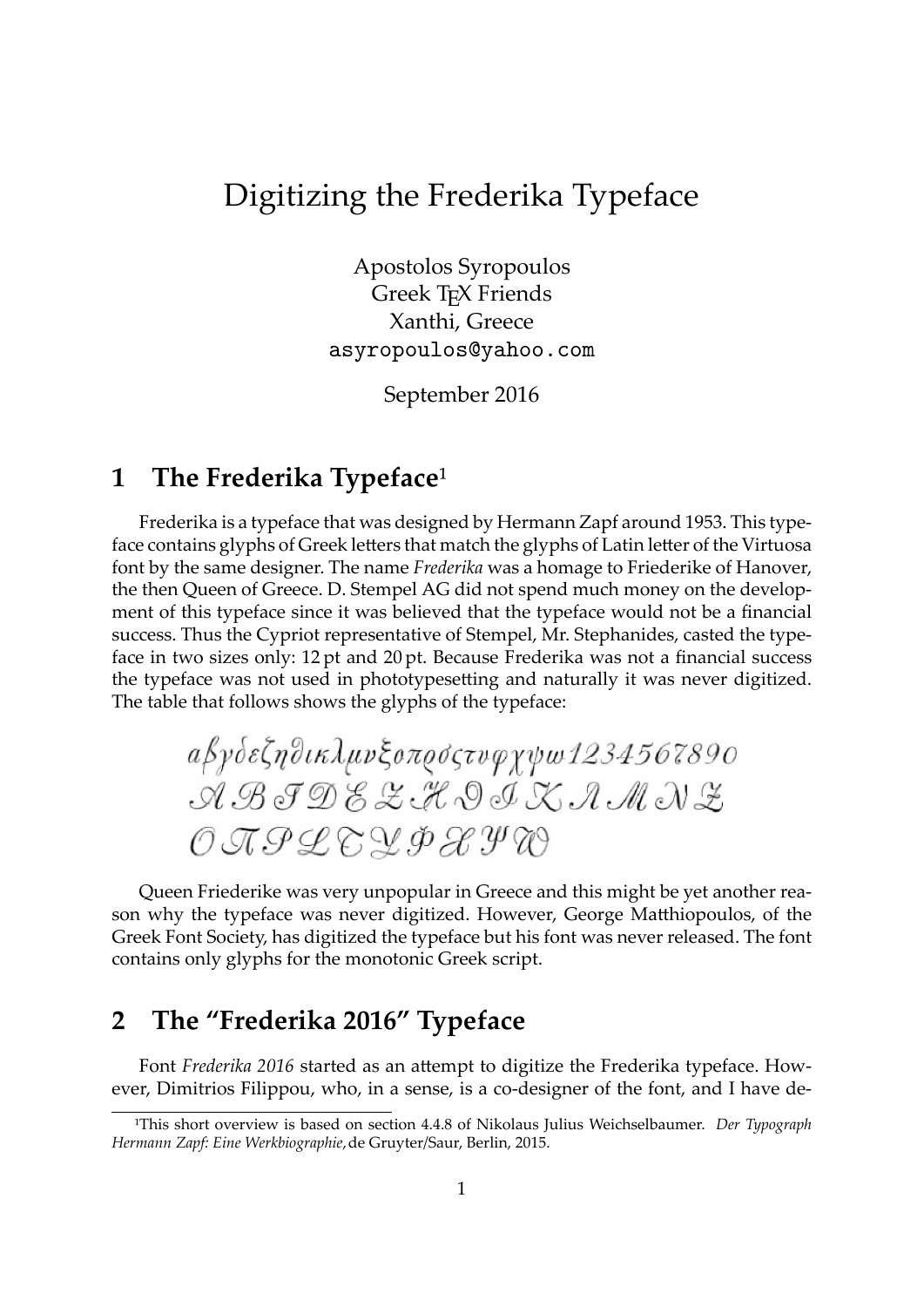cided to modify a bit the initial design. Thus Frederika 2016 is similar but not identical to Frederika as the following table shows:

$$
a \beta \gamma \delta \epsilon \zeta \eta \partial \iota \kappa \lambda \mu \nu \xi \sigma \pi \rho \delta \zeta \tau \nu \varphi \chi \psi \omega
$$
  
\n
$$
0123456789
$$
  
\n
$$
A \mathcal{B} \mathcal{F} \mathcal{D} \mathcal{E} \mathcal{L} \mathcal{H} \mathcal{D} \mathcal{I} \mathcal{K} \mathcal{A} \mathcal{M} \mathcal{N} \mathcal{Z}
$$
  
\n
$$
0 \mathcal{A} \mathcal{P} \mathcal{L} \mathcal{T} \mathcal{L} \mathcal{P} \mathcal{B} \mathcal{Y} \mathcal{D}
$$

The reader may have noticed that the glyphs for the lowercase letters are more slanted than the ones from Frederika. I have opted to make the lowercase letters like this because they better match the lowercase letters of Virtuosa as the following example reveals:

Portbeoirn Friederike

Unfortunately, there are no printed samples of Frederika, or at least I have no accesss to printed samples of the typeface, consequently, I had to improvise in order to design the various diacritical marks. The table that follows shows the shapes of the various diacritical marks.

*ἀ ά ἂ ἃ ἆ ἅ ἆ ἆ ₫ 3* Δι ή η ΰ ΰ

And here is a piece of polytonic Greek text typeset with Frederika 2016.

*Ἦτον ἀπὸ ἐκείνους τοὺς ἀνθρώπους καὶ μάλιστα ἀπ᾽ ἐκείνας τὰς γυναῖκας, αἱ ὁποῖαι ποτὲ δὲν εὐχαριστοῦνται. Εἰς τοῦτο τείνει καὶ τοιοῦτο περίπου εἶναι τὸ πρῶτον αἴσθημα, ἡ πρώτη ἔννοια τοῦ κακοῦ, τὸ ὁποῖον ἔσπειρεν ὁ διάβολος λίαν πρωίμως εἰς τὸν κόσμον. Καὶ ἰδοὺ διατί ἠρώτα ὁ γεωργὸς ἐκεῖνος τῆς Παραβολῆς: «Κύριε, οὐχὶ καλὸν σπέρμα ἔσπειρας; πόθεν οὖν ἔχει ζιζάνια;» Διὰ τοὺς ἄνδρας, τοῦτο τὸ αἴσθημα καλεῖται, εἰς τὰς ἡμέρας μας, μὲ ξενικὸν ὄνομα, «μιζέρια»· διὰ τὰς γυναῖκας, καὶ πρῴην καὶ νῦν, προσλαμβάνει τραγικωτέρας διαστάσεις, καὶ ὀνομάζεται «στριγλιά». Ὤ! πόσας τῷ ὄντι εἶδα τοιαύτας γυναῖκας εἰς τὴν ζωήν μου!*

Virtuosa contains alternative designs for the letters  $\Delta$  and  $\Omega$  (in fact these are the only Greek letters it contains!).

*ΔΩΔΩΝΗ*

These alternative glyphs are accessible by enabling the CharacterVariant font property: